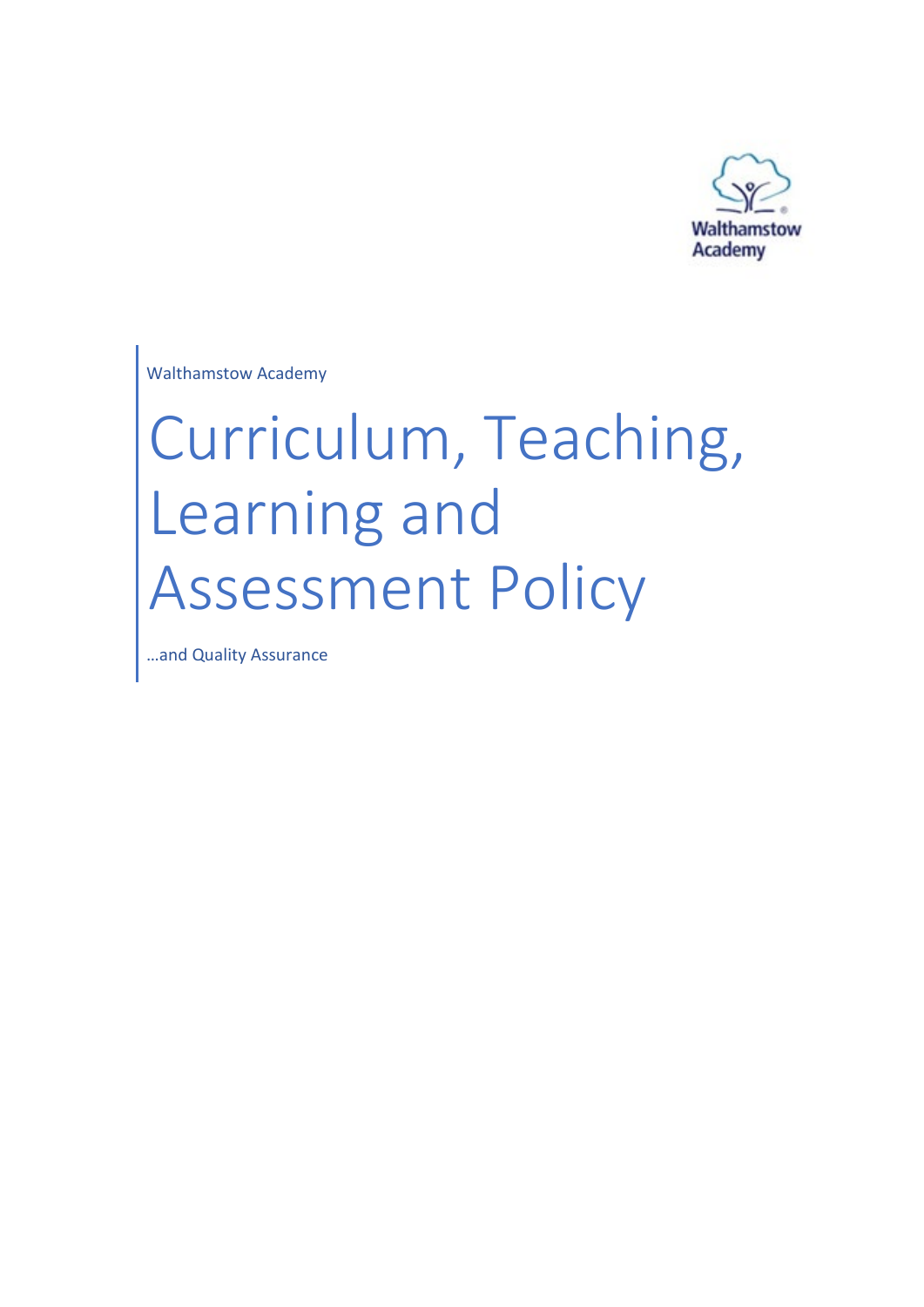

#### Contents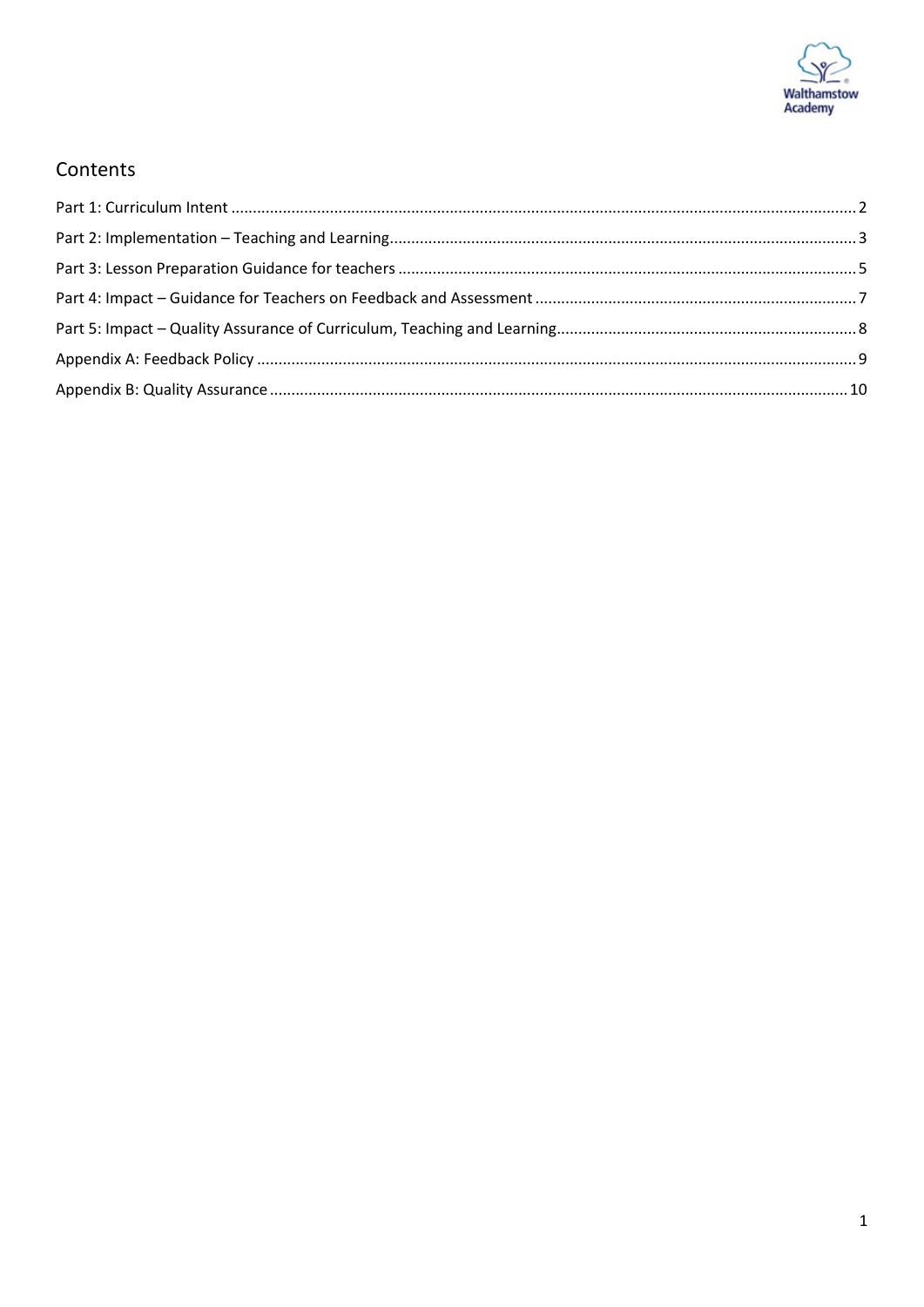

#### <span id="page-2-0"></span>Part 1: Curriculum Intent

Our aim is to provide an excellent education for all our students; our vision for 'best lesson, best day, best year, best future' is rooted in a desire to bring out the best in all students during their time at Walthamstow Academy, and prepare them for success in life. We have a powerful, intellectual and rigorous curriculum which is designed to provide the core knowledge, skills and cultural capital that will become the foundation of pupils' experience and success in life. We aim to maximise their talents and cognitive development, to develop the whole person so that our students become well-informed, curious, independent citizens.

We teach children how to think, how to evaluate and criticise, how to be active and curious recipients of information; but each of these skills are taught within the context of the rich knowledge each subject provides. By instilling our students with the best of what's been thought, said and done in each subject, we hope that our curriculum enables children to appreciate and participate in the full richness of the human experience.

Our curriculum goes beyond what is taught in classrooms. We develop the whole child through our broad and rich PSHE programme, extra-curricular provision and our Work Related Learning provision.

Our curriculum is founded on the following key principles:

**Knowledge** – Our curriculum is designed for Walthamstow Academy students; it specifies the knowledge that should be taught, provides resources to assist with this and exemplifies successful learning. Our teachers bring this knowledge to life for our students through their passion, pedagogy and practice.

**Mastery** – all students should achieve a full understanding of the curriculum in each year, and teaching should not move on until this is achieved. We build, scaffold, extend, interleave and spiral our curriculum to ensure that topics are built on, reinforced and revisited over time, resulting in a clear pathway from Year 7 through to Year 11 and beyond to Year 13. We use rigorous examinations, formative in-class assessment and whole class feedback to promote the progress of our students and therefore find the moment when teaching can move on.

**Stability** – we make occasional adjustments in the light of feedback and experience, but we aim for stability over time, so that teachers can develop expertise, and we constantly build assessments and teaching materials to support our curriculum.

**Entitlement, Equality and Inclusion** – all students have the right to follow the Walthamstow Academy curriculum; we have a duty to ensure all students learn the whole of it. Our students have equal opportunities to succeed and are clearly represented in and see themselves in the curriculum. The knowledge students are taught champions equality and diversity, and this enriches each student and the whole community.

**Education with Character** – Our whole curriculum experience sparks curiosity and independent thinking and develops character. This is evident in lessons, in PSHE, in our clubs and extra-curricular life. Students reflect on their character and on their education in their Character Journal each week.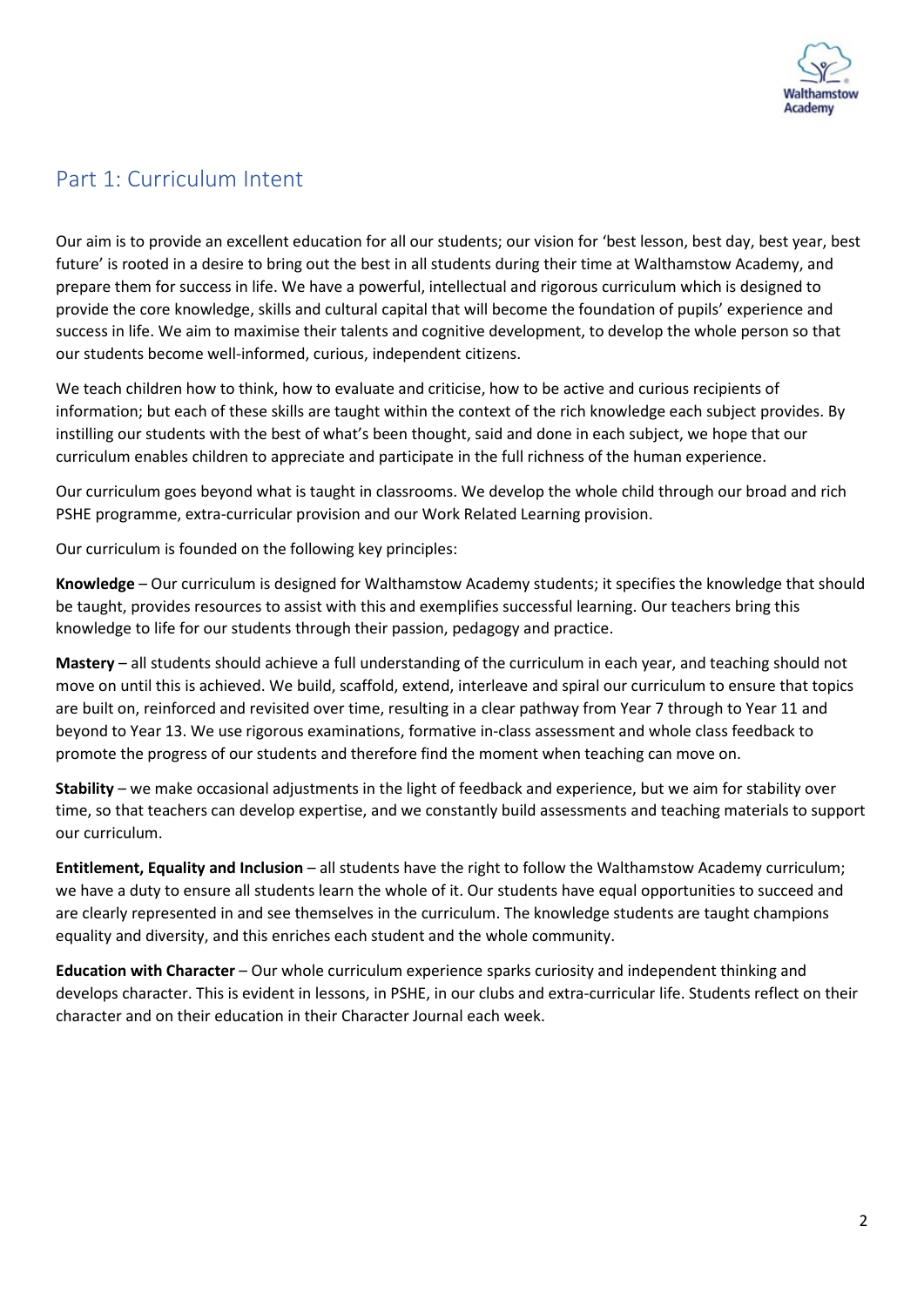

## <span id="page-3-0"></span>Part 2: Implementation – Teaching and Learning

At Walthamstow Academy, high quality teaching ensures high quality curriculum delivery. Our pedagogy is underpinned by cognitive science and rooted in research, and it is founded on Rosenshine's Principles of Instruction and the I-We-You structure. Teacher passion and subject knowledge is a significant focus, ensuring that students are engaged, curious and interested in what they are learning.

#### **Teacher Subject Knowledge**

Teachers at Walthamstow Academy have a passion for the subjects that they teach. Every teacher believes that their subject is the best of them all, and shares their excitement about their subject with their classes every lesson. Teachers have a deep and up-to-date knowledge of the curriculum and the exam requirements for their subjects. As a result of this, we hope that students in Year 9 and Year 11 struggle to make their GCSE and A level choices, because they love all their subjects so much.

Teachers use Explicit Direct Instruction to clearly guide student learning of new material and the teacher's role as expert in the classroom is understood and respected by students. In classrooms around the school, students listen to their teachers first and are then keen to get involved in questions, discussions and activities that put their new knowledge to the test.

Teachers are supported within their departments to develop their subject knowledge through masterclasses with subject experts and through constantly staying up to date with changes and developments to the curriculum. Schemes of Work are centrally planned in departments but adapted by individual teachers to meet the needs of their students.

#### **I-We-You and Rosenshine's Principles of Instruction**

Each lesson begins with a 10 minute 'Do Now' which incorporates review of prior knowledge via a Low Stakes Quiz. This may be a review of material from the previous lesson or interleaved material from elsewhere in the curriculum.

We then use *I Do*  $\rightarrow$  *We Do*  $\rightarrow$  *You Do* for all sequences of learning at Walthamstow Academy. Rosenshine's Principles of Instruction are incorporated into this framework to ensure that new knowledge is effectively integrated, practised and remembered.

- 1. **The I Do section** of the lesson is the presentation of new, core knowledge that is delivered to the class. This stage of the lesson incorporates the following:
- Explicit Direct Instruction
- Teacher annotation on the board
- **Modelling**
- Sharing the success criteria

In this stage of the lesson, students are listening quietly and taking notes when directed. This phase of the lesson may be interspersed with questions from the teacher.

- 2. **The We Do section of** the lesson relies upon:
- Teacher questioning checking for understanding
- Teacher questioning probing and developing student understanding
- Guided student discussion
- Peer assessment
- Self-assessment
- Guided practice of new skills and material
- Scaffolding for difficult tasks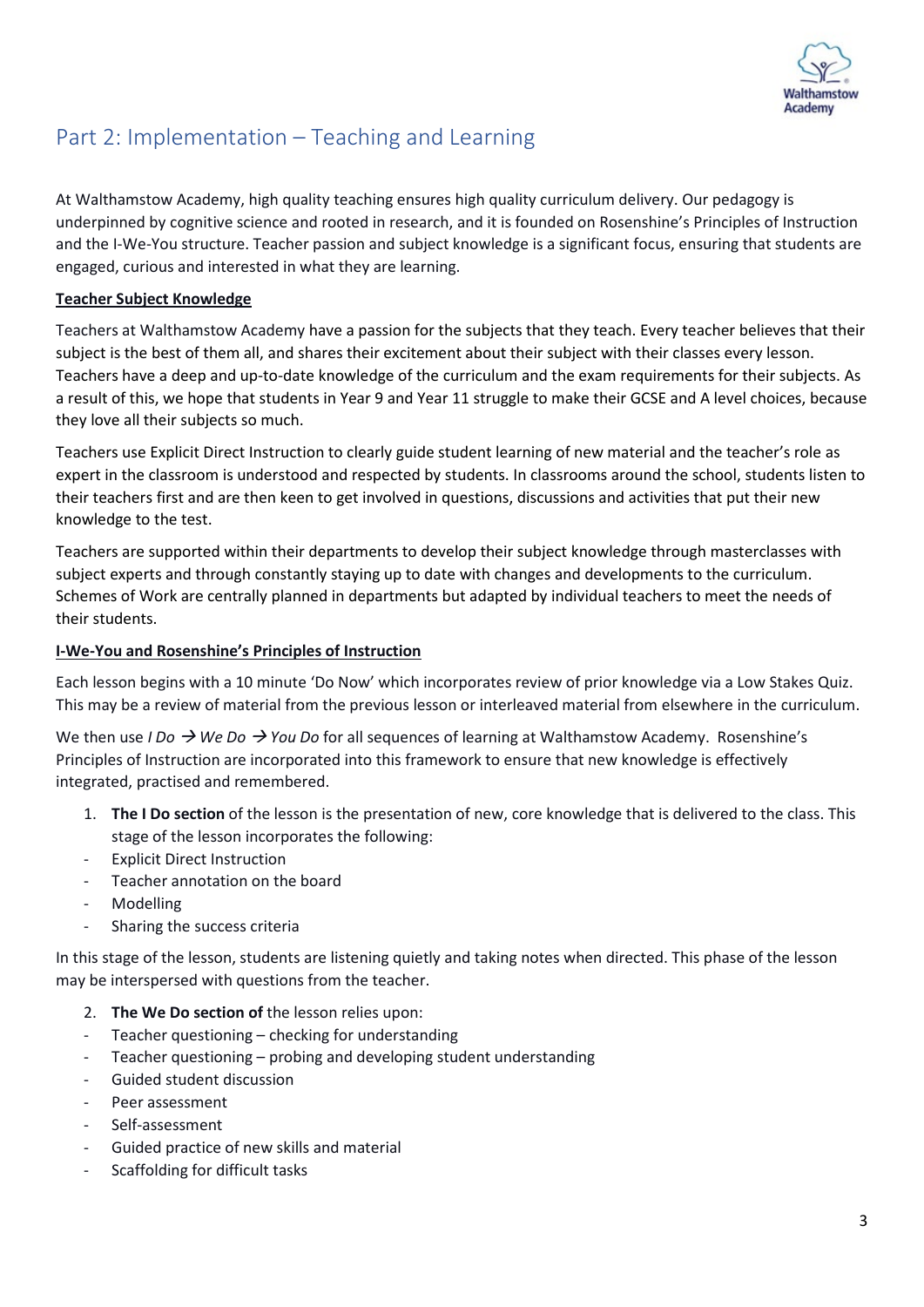

During this stage of the lesson, it is important that students are given time to practise and sometimes to make mistakes in their learning. Teachers clear up misconceptions, give feedback to students and guide students to be successful in their new skills and knowledge.

It is also during this section that students are given the opportunity to deepen their understanding of new material and demonstrate curiosity and independent thinking. The teacher's depth of subject knowledge enables them to facilitate student discussions that stretch and challenge students, often recontextualising material or probing them to explain, extend or clarify their answers.

3. **The You Do section** of the lesson involves students working independently with the new skills and knowledge that they have learnt.

This will be most successful when the 'I Do' and 'We Do' sections have enabled all students to understand the new knowledge and skills in enough detail to then apply them independently to their own work. Teachers circulate with intent to check and give feedback on student work.

The 'You Do' sections may need to be chunked into smaller sections, broken up by whole class questioning, peer assessment or self-assessment in order for the teacher to check for student understanding and enable the students to obtain a high success rate.

Feedback is crucial to this stage of the learning, as well as during the 'We Do' section. More information about the ways in which we deliver feedback can be found in the attached Feedback Policy.

|                    | Looks Like                                                                                      |
|--------------------|-------------------------------------------------------------------------------------------------|
| I Do – Part a      | <b>Teacher delivering EDI</b>                                                                   |
|                    | <b>Students listening in silence</b>                                                            |
| I Do – Part b      | Teacher delivering EDI/ sharing a model and occasionally asking questions                       |
|                    | <b>Students</b> listening in silence; answering questions when appropriate                      |
| We Do - Part a     | Teacher uses a range of questioning strategies/ holds class discussion to check for             |
|                    | understanding                                                                                   |
|                    | <b>Students</b> answer questions and engage in class discussion                                 |
| We $Do$ – Part $b$ | Teacher sets 'think time' activity for students and manages student engagement                  |
|                    | Students complete 'think time' activity with peers and asks teacher questions they might        |
|                    | have                                                                                            |
| You Do - Part a    | <b>Teacher</b> sets an independent activity; stops 'You Do' to re-teach if misconceptions arise |
|                    | based on work being brought to teacher via feedback table or other department strategy          |
|                    | Students complete independent activity; ask teacher for feedback when needed                    |
| You Do - Part b    | Teacher circulates with intent, clears up individual misconceptions and gives feedback to       |
|                    | individuals to improve their work                                                               |
|                    | Students complete independent activity; ask teacher for feedback when needed                    |

Summary of *I Do We Do You Do*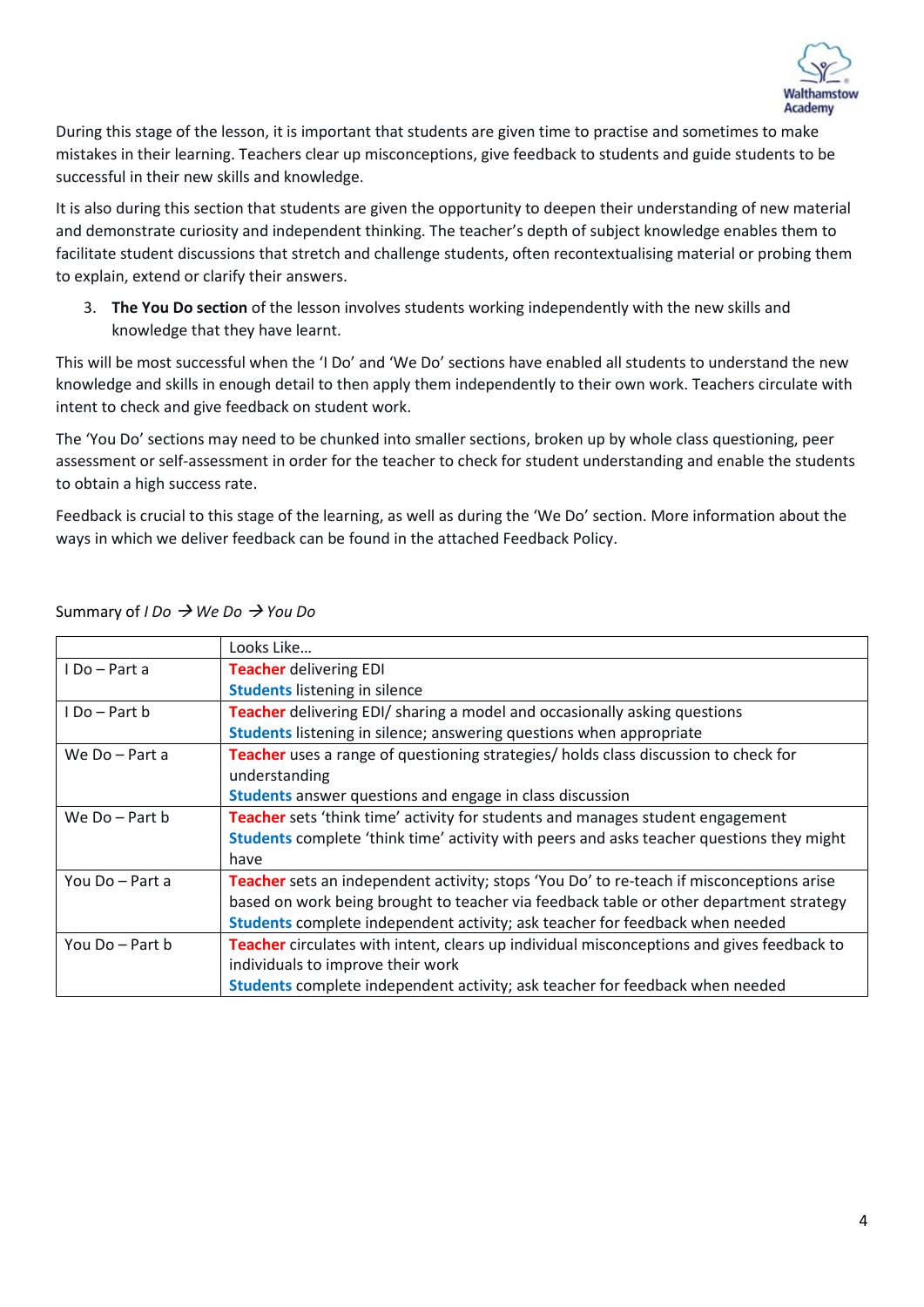

### <span id="page-5-0"></span>Part 3: Lesson Preparation Guidance for teachers

Centrally produced resources and lesson plans save time and aid consistency across a department. Lesson preparation is the process of adapting these department curriculum resources for each class and for groups of students. Lesson preparation is a set of decisions a teacher makes about how they will teach from a lesson plan and how they will make it their own.

**Know the content of your lesson well and ensure you develop your own subject knowledge:** You can't deliver your best lesson if you're not sure what comes next and you haven't thought through how to teach sections from a lesson plan. Expert subject knowledge will enable you to predict misconceptions, break down learning into manageable chunks, choose good questions and plan for effective explanations, independent practice and assessment.

**Adaptation of centralised curriculum plans and resources:** it is very important to adapt these for your classes by preparing resources and scaffolds to enable all students to achieve the learning objectives. The core content (the 'what') of the curriculum has been decided, but you will bring it to life in your own local context, and will adapt lessons (the 'how') to meet the needs of your classes. This enables you to be responsive to their misconceptions and gaps in knowledge and fluency. Some teachers adapt the PowerPoint slides, others create their own resources e.g. booklets. Subject Advisers have produced specific subject video guidance to support you with this, availabl[e here.](https://unitedlearning.sharepoint.com/:x:/r/sites/SecondaryTeam/_layouts/15/Doc.aspx?sourcedoc=%7B7D5BBCFB-C405-4E88-A0EE-2E2A273BD31D%7D&file=CPD%20Subject%20Catalogue.xlsx&wdLOR=c8B925702-E420-41A3-8CDC-2E99003C5A87&action=default&mobileredirect=true)

**Planning for Re-teaching:** plan for opportunities to re-teach or address any gaps or misconceptions picked up on in previous lessons from formative assessment. Plan scheduled 'Pause Lessons' for re-teaching and re-testing.

**Plan backwards:** visualise what you would expect the highest achieving pupils to be able to know/do by the end of the lesson/sequence of lessons, and plan how you will get all students there by chunking down the learning into small steps using I>We>You.

**Segues:** connect upcoming content to the previous task or to what's coming next. Look ahead and backwards to see how parts of lessons and topics fit together. This makes lessons feel more connected and helps students make connections – it helps them see the curriculum map in action over time.

**Prepare Model Answers:** these are exemplar answers that you will write out in the 'I', 'We' and 'You' phases of lessons, which should also be adapted for the needs of individual classes. They are the answers you hope a pupil will give to your question. It would be easy to overlook this step or underestimate its value in planning. By having exemplar written answers written down and in front of you, it allows you to diagnose what pupils have done wrong more quickly and accurately. This frees more of your working memory to be more responsive and to think why pupils are making mistakes and what can be done about it.

**Plan for Error:** predict misconceptions and plan how you will respond, intentionally thinking though (and writing down) what pupils will misunderstand about key questions in the lesson and then planning potential corrective actions. You can record the errors to inform what needs re-teaching as well as noting which work can be used as an exemplar. This will give additional purpose to your circulation. Ideally, predicting errors can help hone your EDI, so that the errors don't happen in the first place.

**Script and plan teacher talk to help ensure clear exposition for the 'I' and 'We' phases:** It is very important to ensure exposition is clear and accurate. Plan how you will model. Plan to use annotations to help enhance the quality of your live modelling. This is more powerful and responsive than using a static PowerPoint slide to model.

**Identify and plan how you will explicitly teach Tier 2 and 3 vocabulary:** annotate/mark up new Tier 2 and 3 vocabulary in advance. Plan how you will teach this vocabulary and where you will enable the students to use it.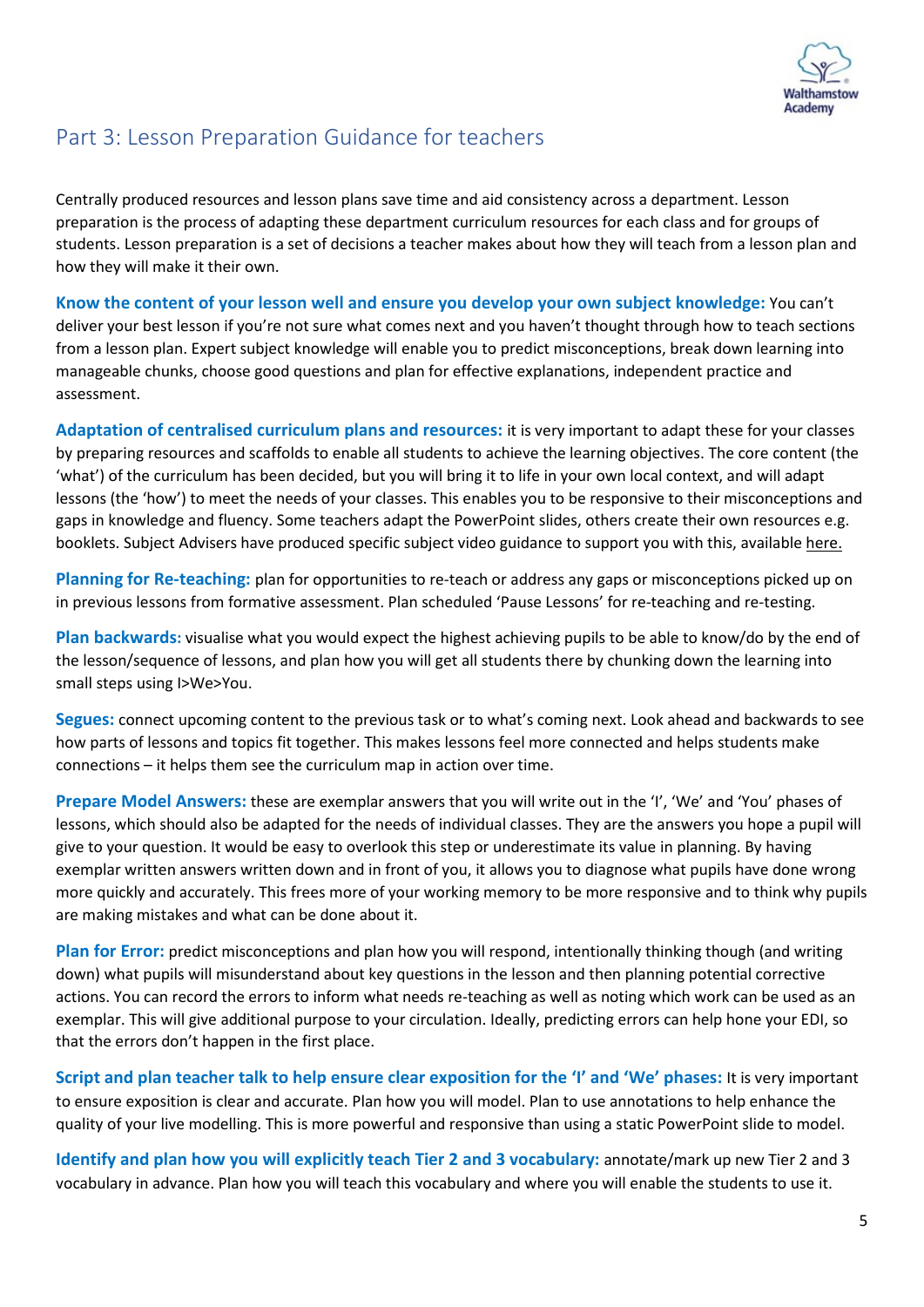

**Plan for practice at each stage:** select independent practice and retrieval activities in advance to support pupils gaining the level of fluency needed. Build in spaced retrieval practice in the 'Do Now' activity and throughout the lesson. Retrieval practice can be closed or open book.

**Knowledge Organisers:** plan how the Knowledge Organiser will be used. They are intended to be used frequently for retrieval practice and self-quizzing homework. Constant quizzing and review fixes the content in long term memory. You could ask pupils to annotate diagrams, definitions, or other information in their Knowledge Organisers. This adds to their understanding of the core concepts and helps to make the organiser a live and valued document.

**Reading Comprehensions:** use these as classwork or homework to develop literacy, involve parents, extend subject knowledge and broaden cultural capital.

**Pedagogy Booklets:** use the Walthamstow Academy Pedagogy Booklets to help you plan your lessons. Each booklet gives you practical tips and strategies to help you develop your teaching in the following areas: Questioning, Challenge, Independent Thinking, Review and EDI.

**Homework**: should serve one of three purposes: to front load information, eg pre-reading; to extend or continue work done in a lesson; to revise or recap work done previously. See the HW policy for more information.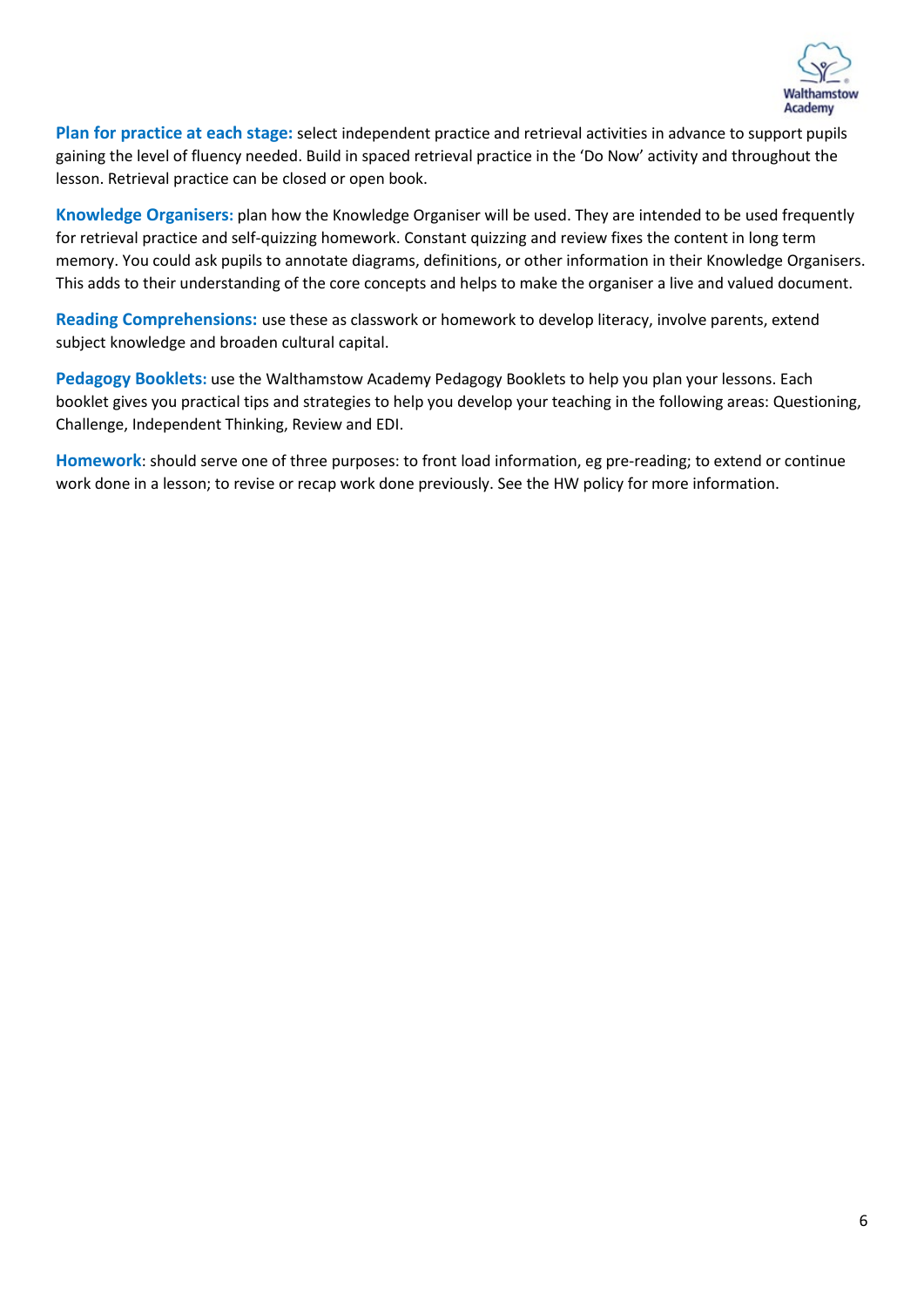

#### <span id="page-7-0"></span>Part 4: Impact – Guidance for Teachers on Feedback and Assessment

Assessment is how we measure and evaluate the impact of our delivery of the curriculum. As teachers, this is done during lessons (formative assessment); through reading student work and through summative assessment. Feedback is how we let students know how well they are doing: how well have they grasped a concept and what could they do to further enhance their knowledge and understanding. Feedback can be informal and formal. It can be given to an individual student verbally or in writing, or it can be given to the whole class at once.

**Planning Formative assessment and checking for understanding** throughout your lesson should occur in all stages of the lesson. Examples of techniques include: Do Now quizzes, closed book knowledge tests, cold-calling, use of MWBs, lots of independent practice during the 'You' phase, circulating with intent during independent practice, live marking, and Exit Tickets. Misconceptions can be quickly addressed with live feedback and possibly re-teaching.

**MWBs and Visualisers:** a full set of Mini Whiteboards and pens in your classroom can greatly enhance the quality of your formative assessment. Your laptop visualiser can also support formative assessment through being able to show and narrate examples of excellent work, as well as misconceptions.

**Questioning – participation:** consider and plan what questions to ask, and also how each question is asked and answered e.g. via cold-calling, Think, Pair, Share or MWB etc.

**Questioning - voice equity:** Using Mini Whiteboards and getting responses from all students at the same time is important for a fully inclusive classroom. The ideas of quiet pupils matter too. Think about individual pupils when planning for Cold Call. Think about who has been quiet in previous lessons.

**Questioning - Hinge Questions:** Hinge questions are questions that you ask a class that can give you confirmation of being able to move on to the next stage of the lesson, or whether you need to revisit the material and clear up some misconceptions. Plan these questions for robust formative assessment so you can be confident that your students are ready to move on.

#### **Whole class feedback**

It is important that you plan activities for students that will demonstrate their learning. Then look at books to understand common mistakes and misconceptions. This does not need to be an entire exam or assessment – it could be part of a longer response or a selection of appropriate exercises. Use a whole class feedback sheet to note down what needs to be retaught, as well as spelling and grammar mistakes. Planning your DIRT activities for students then becomes very easy. Next lesson, make it really clear to the students why they are doing the DIRT activities and how they link to the mistakes or misconceptions you read in their work, thus enabling a greater understanding of the content.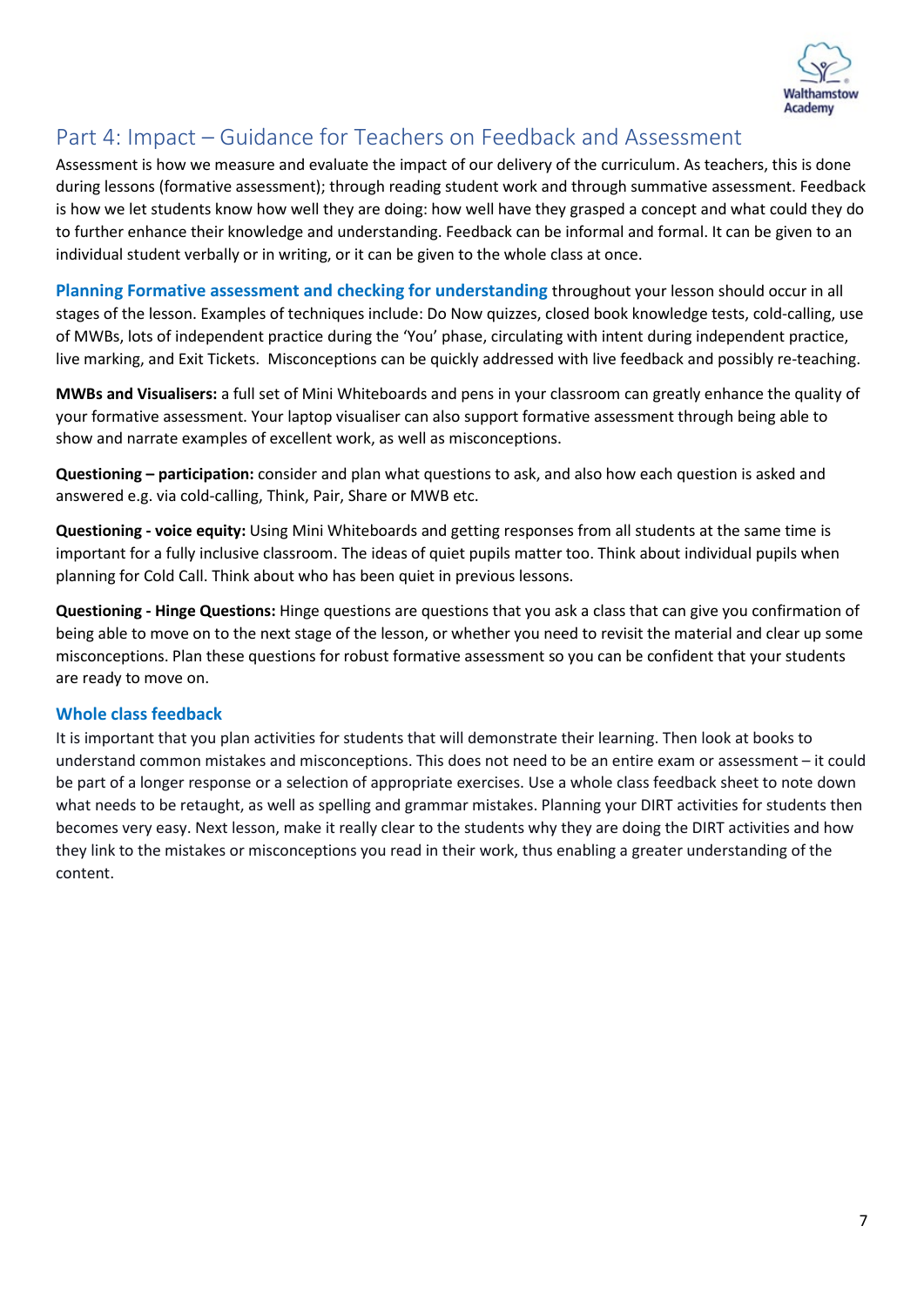

## <span id="page-8-0"></span>Part 5: Impact – Quality Assurance of Curriculum, Teaching and Learning

Teaching and Learning is what teachers and students spend most of their time doing and so we all have a responsibility to ensure that they are both of the highest quality. All staff should undertake quality assurance activities throughout the year and these should identify best practice so we can learn from each other; alert us to things that aren't working so that we can quickly fix them; identify patterns and trends so that we can target our resources in the right places. Quality assurance activities include learning walks, data analysis, book scrutinies, student voice and analysis of curriculum coverage.

Quality Assurance at Walthamstow Academy is based around the following principles:

- 1. Everyone is involved in and responsible for undertaking quality assurance activities
- 2. All staff should quality assure their own work and their own initiatives, with support from their line manager and their team
- 3. Leaders should quality assure the work of their teams so that they are in the best position to provide guidance and CPD, and to direct time and resources to the right place at the right time
- 4. Quality assurance brings improvements to what is being looked at; it does not simply monitor it. Monitoring is an important first step in quality assurance, but what follows the monitoring is more important
- 5. Monitoring follows the principles of 'Genchi Genbutsu' (actual time, actual place). We need to see for ourselves what is happening in classrooms, lunch queues, playgrounds and toilets to fully understand what is happening and therefore how to improve the experience of our students.
- 6. Data plays a vital role in quality assurance, but data itself rarely allows us to see the 'root cause' of an issue. Instead, data drives our curiosity and leads to questions we might ask to determine what is really happening.
- 7. At Walthamstow Academy, we ensure we have found the root cause of an issue before we decide on actions. We use techniques like the 'five whys' and 'fishboning' to explore every possible explanation before we are sure we have found the best solution.
- 8. Once we have found the root cause, we put in place actions that, if successful, will have a clear and measurable impact on quality.
- 9. We monitor the impact of our actions over time to see if they have solved the issue. If they have not, then we think again until we get it right.
- 10. Informal quality assurance happens all the time, every day. We are always evaluating what we do. Formal quality assurance activities are those which we are all focused on at the time, using our QA calendar. This whole school approach helps leaders identify best practice within and across teams, and therefore puts us in a stronger position to identify patterns and themes, and also to support and learn from each other

Questions we ask ourselves are:

- Are we doing what we said we were going to do?
- How well are we doing it?
- Where is it being done well?
- Where are the gaps?
- Is what we said we were going to do, still what we need to do, or has it changed?
- Is what we are doing value for money?
- Is there anything else we need to do?

Every half term, five whole school QA activities will take place. The content of the activity and the questions we are curious about will be determined in the lead up to the event, to allow maximum flexibility. There is more Quality Assurance information and some exemplar resources are in Appendix B. Middle Leaders and teachers are welcome to carry out any further QA activities themselves based on what they are curious about.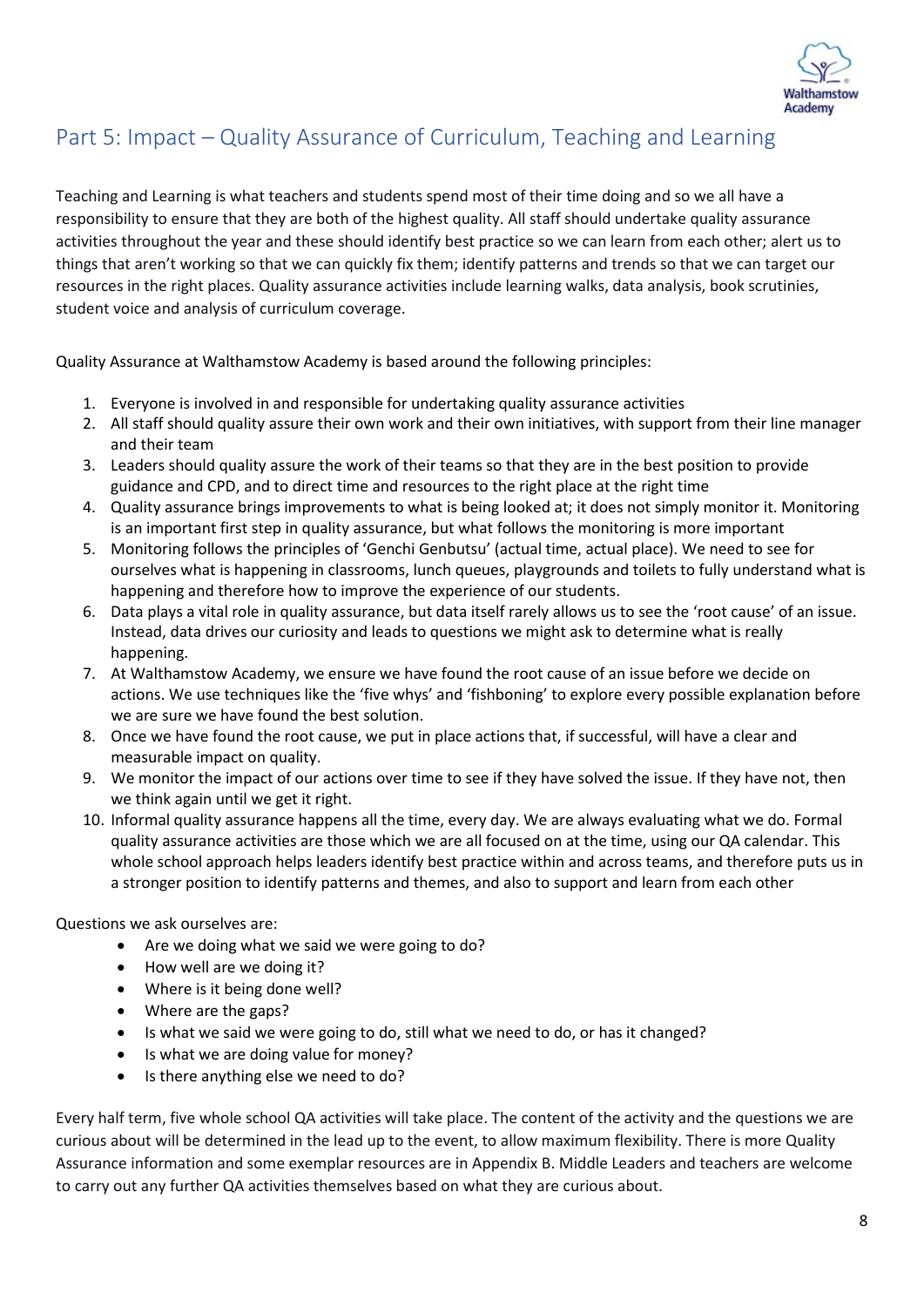

# <span id="page-9-0"></span>Appendix A: Feedback Policy

| When                  | What                                                                                                                                            |
|-----------------------|-------------------------------------------------------------------------------------------------------------------------------------------------|
| <b>Every Lesson</b>   | <b>Teacher/ Peer Feedback in the Classroom</b>                                                                                                  |
|                       | Highly interactive EDI, with the teacher constantly checking for student<br>$\bullet$                                                           |
|                       | understanding                                                                                                                                   |
|                       | "Live marking" = checking and correcting the written work of a few individuals as<br>٠                                                          |
|                       | they complete it whilst the teacher circulates the room                                                                                         |
|                       | Targeted questioning to check understanding and responses of all students<br>$\bullet$                                                          |
|                       | through 'Pose, Pause, Pounce, Bounce' or a combination of lower order and higher                                                                |
|                       | order questions                                                                                                                                 |
|                       | Regular mini-plenaries built into each lesson, where the teacher checks for student<br>$\bullet$                                                |
|                       | understanding in order to help students learn new material/ skills                                                                              |
|                       | Teachers monitor students' independent practice during lessons through                                                                          |
|                       | circulating the room and offering feedback where necessary                                                                                      |
| <b>During Lessons</b> | Low Stakes Quizzes and AFL                                                                                                                      |
|                       | A Low Stakes Quiz during the 'Do Now', reviewing the knowledge gained this week<br>$\bullet$                                                    |
|                       | via student Knowledge Organisers then peer or self-marked with the teacher<br>noting those who need extra support.                              |
|                       | $\bullet$                                                                                                                                       |
|                       | Students provide feedback for their peer or critique their own work in green pen,<br>with strong teacher guidance to ensure quality of feedback |
| Outside of Lessons    | <b>Exercise Books - Teacher Feedback</b>                                                                                                        |
| on a regular          | Each teacher's class set of books are read by the teacher on a regular basis.<br>$\bullet$                                                      |
| enough basis          | Teacher makes notes on set of exercise books in their class marking folder noting:<br>$\bullet$                                                 |
| to ensure             | What are common misconceptions/ mistakes? (content, assessment criteria and<br>$\bullet$                                                        |
| teachers know         | SPaG)                                                                                                                                           |
| student               | What needs to be retaught and how?                                                                                                              |
| understanding         | Which students struggled in particular and may need extra help from now<br>٠                                                                    |
| and                   | on?                                                                                                                                             |
| misconceptions        | Which students produced excellent work which can be shared with the<br>$\bullet$                                                                |
|                       | class?                                                                                                                                          |
|                       | These notes are used to form the basis of the next lesson/s where 1) key content                                                                |
|                       | is retaught where needed and 2) students complete DIRT tasks to improve their                                                                   |
|                       | skills                                                                                                                                          |
|                       |                                                                                                                                                 |
| <b>Each Half Term</b> | <b>Exams, PPEs and Assessments</b>                                                                                                              |
|                       | Marked by teachers at least once a half-term                                                                                                    |
|                       | Percentage scores/ Grades/ KPI feedback given to students<br>$\qquad \qquad \blacksquare$                                                       |
|                       | Written feedback may be given by teacher; whole class feedback on given to class in<br>$\qquad \qquad \blacksquare$                             |
|                       | the form of a lesson                                                                                                                            |
|                       | Students complete DIRT tasks following receipt of test scores and whole class                                                                   |
|                       | feedback                                                                                                                                        |